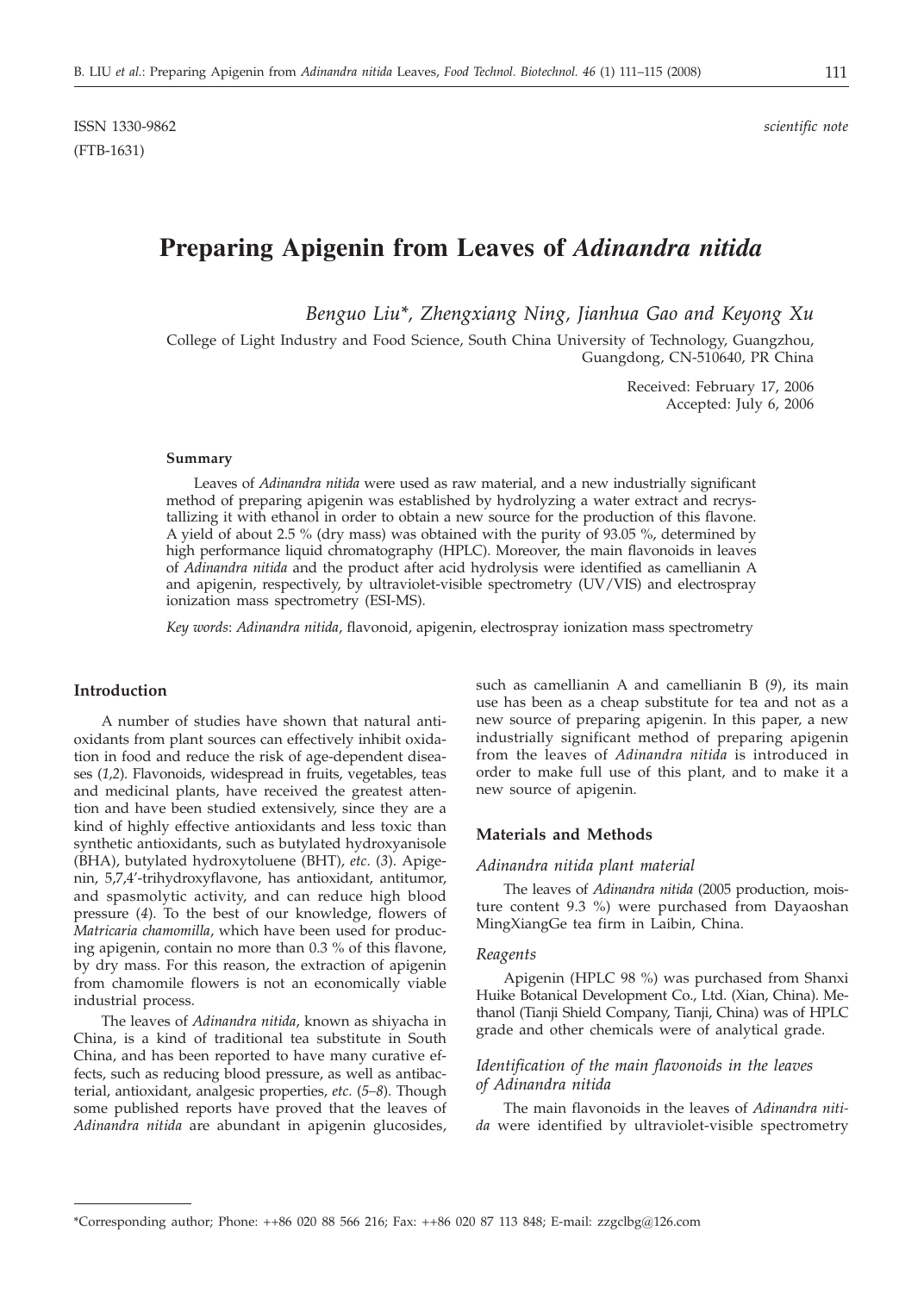(UV/VIS) and electrospray ionization mass spectrometry (ESI-MS). About 72 g of leaves (moisture content 9.3 %) were extracted with 1000 mL of boiling water for 1 h and then filtered. The filtrate was left for 24 h at ambient temperature and then filtered through a porous filter. The precipitate retained on the filter was washed and purified to get the main flavonoid in the leaves by recrystallization. As a result, about 0.38 g of a yellow powder were obtained. An aliquot (10 mg) was dissolved in methanol and diluted to 20 mL for identification. UV/VIS analysis was performed on a TU-1810PC UV/VIS spectrophotometer (Purkinje, China) and analyzed according to a published method (*10*). The mass spectra were obtained with an LC-MS system (LCMS-2010A, Shimadzu, Japan). Methanol solution of the sample was injected directly into the mass spectrometer to obtain the negative full scan electrospray mass spectra, which could rapidly present the molecular masses of the ingredients of the sample. The ESI-MS parameters in this study were as follows: nebulizing gas flow, 1.5 L/min; curved desolvation line temperature (CDL temperature), 250 °C; heat block temperature, 200 °C; detector voltage, 1.5 kV; ion gauge vacuum (IG vacuum), 1.2·10–3 Pa; the scan range was set from 100 to 1000 *m*/*z*. The ESI-MS data were recorded and processed by LCMSsolution software ver. 3.1.

# *Method for preparing apigenin from the leaves of Adinandra nitida*

The leaves of *Adinandra nitida* (150 g, moisture content 9.3 %) were extracted twice with 1500 mL of boiling water for 1 h and then filtered. After cooling, sulphuric acid was added to the extract in the ratio of 1:50 (by volume). The mixture was heated for 20 min and then filtered to collect the yellow precipitate. The precipitate was washed on the filter until neutral pH was obtained and then dried. About 15.5 g of raw product (product A) were obtained from the yellow powder. By recrystallizing for three times from ethanol, about 3.4 g of pure product (product B) were obtained.

# *Identification of the main flavonoids in the product after hydrolysis*

The main flavonoids in the product after hydrolysis were identified by ultraviolet-visible spectrometry and electrospray ionization mass spectrometry using the methods previously described. The yellow powder of the product B (10 mg) was dissolved in methanol and diluted to 20 mL for identification.

# *Determination of the purity of product A and product B*

For HPLC analysis, 37.7 and 29.8 mg of product A and product B, respectively, were dissolved in methanol to produce solutions of 0.377 and 0.298 mg/mL.

Apigenin standard was dissolved in methanol to produce a stock solution of 0.567 mg/mL. For the HPLC calibration curve, a concentration range from 0.0567 to 0.567 mg/mL had been prepared.

The analytical method used was modified from a published method (*11*). The samples were separated on a reversed phase column, Symmetry® C18 column (3.9´ 150 mm; 5  $\mu$ m particle size), manufactured by Waters, USA. The mobile phase consisted of methanol and water in a volume ratio of 50:50 with a flow rate of 0.8 mL/min. The HPLC system consisted of a Waters 1525 Binary HPLC Pump and a Waters 2487 Dual Wavelength Absorbance Detector. The injection volume was  $10 \mu L$ and the detector was set at 259 nm. Before HPLC analysis, all samples had to be passed through a  $0.45$ -µm Millipore filter. The quantification of apigenin in the product was based on an external standard. The chromatographic data were recorded and processed by Breeze Systems software ver. 3.3.

# **Results and Discussion**

# *Identification of the main flavonoids in the leaves of Adinandra nitida*

The main flavonoids in the leaves of *Adinandra nitida* were identified by using UV/VIS and ESI-MS analyses. Through UV/VIS spectra, the places of free hydroxyl groups on benzo-y-pyrane could be determined. Six UV/ VIS spectra of the flavonoid in methanol and methanol containing five different shift additives (MeONa,  $AICI<sub>3</sub>$ ,  $AICI<sub>3</sub>/HCl$ , NaOAc and NaOAc/ $H<sub>3</sub>BO<sub>3</sub>$ ) were obtained. The UV/VIS spectra of the main flavonoid obtained in this study are as follows (*l*max/nm): (MeOH) 263, 329; (MeONa) 271, 322, 381; (AlCl<sub>3</sub>) 263, 328; (AlCl<sub>3</sub>/HCl) 264, 305, 332, 399; (NaOAc) 271, 350; (NaOAc/H<sub>3</sub>BO<sub>3</sub>) 263, 330. According to the method introduced by Markham (*10*), this main flavonoid in the leaves of *Adinandra nitida* was identified as 5,7,4'-trihydroxyflavone, whose 5-hydroxyl was replaced.

ESI-MS is the new development of mass spectrometry, which can accurately measure the molecular mass of small and big biological molecules. Due to the acidic nature of the flavonoids, deprotonation was found to be a much more effective ionization mode than protonation. Fig. 1 shows ESI-MS ([M-H]<sup>-</sup>) of the main flavonoid in<br>leaves of *Adinandra nitida with the molecular mass* of leaves of *Adinandra nitida* with the molecular mass of 620.4.

The UV/VIS spectra of the main flavonoid obtained in this study match the UV/VIS spectra of camellianin A (*9*). The relative molecular mass of camellianin A is 620.563, coinciding with the result of ESI-MS. Thus the main flavonoid in leaves of *Adinandra nitida* was identified as camellianin A (CAS 109232-77-1, Fig. 2).

In a previous work (*9*), some flavonoids such as camellianin A, camellian B, or apigenin were found in leaves of *Adinandra nitida*, camellianin A being identified as the main flavonoid, which is in agreement with the result of this study.

#### *Identification of apigenin*

The UV/VIS spectra of the main flavonoid obtained from product B are as follows  $(\lambda_{\text{max}}/\text{nm})$ : (MeOH) 268, 335; (MeONa) 276, 325, 393; (AlCl<sub>3</sub>) 276, 302, 346, 383; (AlCl3/HCl) 277, 301, 343, 382; (NaOAc) 275, 382; (NaOAc/  $H_3BO_3$ ) 268, 341. According to the method introduced by Markham (*10*), this main flavonoid in the product after acid hydrolysis was identified as 5,7,4'-trihydroxyflavone.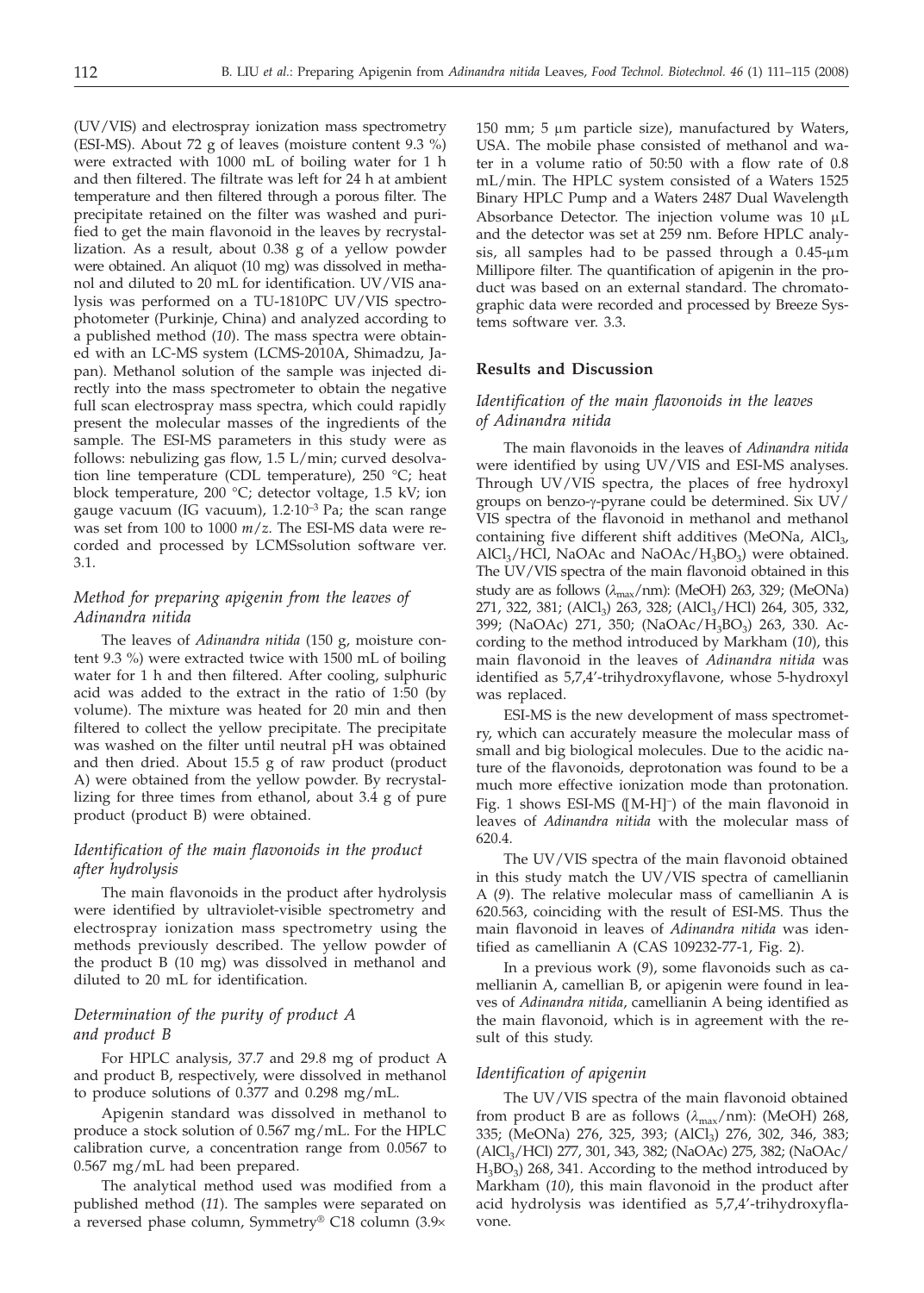

OH

**Fig. 1.** ESI-MS ([M-H] – ) of the main flavonoid in leaves of *Adinandra nitida*





Fig. 2. Chemical structures of the studied flavonoids

The UV/VIS spectra of the main flavonoid obtained in this study match the standard UV/VIS spectra of apigenin (*l*max/nm): (MeOH) 267, 296 (sh), 336; (MeONa)  $275$ , 324, 392; (AlCl<sub>3</sub>) 276, 301, 348, 384; (AlCl<sub>3</sub>/HCl) 276, 299, 340, 381; (NaOAc) 274, 301 (sh), 376; (NaOAc/ H3BO3) 268, 302 (sh), 338 (*12*). The standard molecular mass of apigenin is 270.24, coinciding with the result of ESI-MS (Fig. 3). Thus, the main flavonoid in the product was identified as apigenin (CAS 520-36-5, Fig. 2).

Fig. 4 shows the ESI-MS ([M-H]<sup>-</sup>) of the raw extract<br>aves of *Adinandra nitida* It can be seen that there are of leaves of *Adinandra nitida*. It can be seen that there are many kinds of compounds, including camellianin A. After acid hydrolysis of the extract, the yellow precipitate, which was collected as product A, was filtered, washed on the filter until neutral pH was obtained, and then dried. Fig. 5 shows the ESI-MS ([M-H] –) of product A, of

which apigenin is the main compound, which is in agreement with the results of HPLC determination of purity of product A and product B (Table 1).

apigenin

To this day, more than 4000 kinds of flavonoids have been identified or synthesized, but few of them can be widely used in areas of food production or medicine. The reason for this is that although flavonoids exist ubiquitously in plants, few kinds of plants contain enough flavonoids to achieve large-scale production. In this study, the leaves of *Adinandra nitida* were used as a source of flavonoids. To the best of our knowledge, flowers of *Matricaria chamomilla*, which have been used for apigenin extraction, contain a percentage not more than 0.3 % of this flavone in the dry mass, and in mixture with other flavones, which have strictly analogous physical properties. Under such conditions, a cost-effective indu-

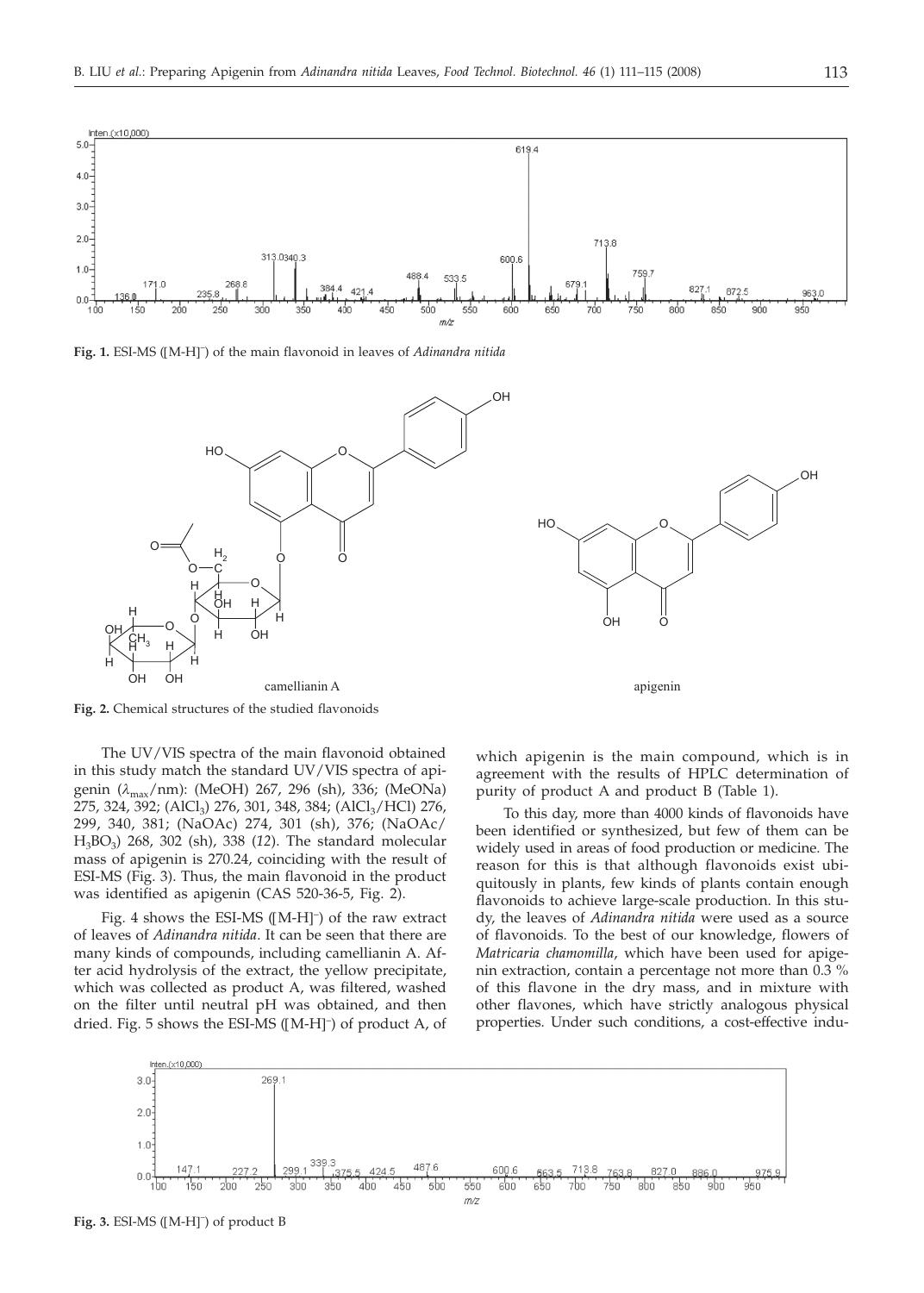

**Fig. 4.** ESI-MS ([M-H] – ) of the raw extract of leaves of *Adinandra nitida*



**Fig. 5.** ESI-MS ([M-H] – ) of product A

Table 1. The purities of apigenin in product A and product B

|                                 | <i>w</i> (product A)/% | $w$ (product B)/% |
|---------------------------------|------------------------|-------------------|
| Purity of apigenin <sup>*</sup> | $63.93 \pm 4.41$       | $93.05 + 1.35$    |

\*values are the mean±SD of *<sup>N</sup>*=3 samples

strial process for the extraction of apigenin from camomile flowers is not feasible.

The method for preparing apigenin proposed in this study is extremely simple and economical, because of the nature of the raw material, the solvents used, the number of extractive stages and the total processing time. Furthermore, the purity of the products was high (Table 1).

With the technology used in the present study, about 2.5 % of pure apigenin (product B) were obtained from leaves of *Adinandra nitida*. Such a yield is to be considered very interesting from the point of view of industrialization of the process, especially because of the very low commercial value of the unprocessed material.

It is well known that apigenin has antioxidant, anticarcinogenic and spasmolytic activities, and can reduce high blood pressure (*4*). That is why leaves of *Adinandra nitida* are a good source of apigenin, which can be added to food as a kind of functional ingredient, and have many beneficial effects on human health. It can also be used in medicine in standard forms of administration, such as capsules, tablets, and oral suspensions.

### **Conclusion**

By using leaves of *Adinandra nitida* as raw material, which is abundant in camellianin A (a kind of apigenin glucoside), a new method of obtaining apigenin was established, making it a new source of apigenin. The process is extremely simple, economical and industrially significant.

### **References**

- *1.* S. Burda, W. Oleszek, Antioxidant and antiradical activities of flavonoids, *J. Agric. Food. Chem. 46* (2001) 2774–2779.
- *2.* Y. Zou, Y. Lu, D. Wei, Antioxidant activity of a flavonoid- -rich extract of *Hypericum perforatum* L. *in vitro*, *J. Agric. Food. Chem. 52* (2004) 5032–5039.
- *3.* S.S. Pekkarinen, I.M. Heinonen, A.I. Hopia, Flavonoids quercetin, myricetin, kaemferol and (+)-catechin as antioxidants in methyl linoleate, *J. Sci. Food Agric. 79* (1999) 499–506.
- *4.* C. Engelmann, E. Blot, Y. Panis, S. Bauer, V. Trochon, H.J. Nagy, H. Lu, C. Soria, Apigenin – Strong cytostatic and anti-angiogenic action *in vitro* contrasted by lack of efficacy *in vivo*, *Phytomedicine*, *9* (2002) 489–495.